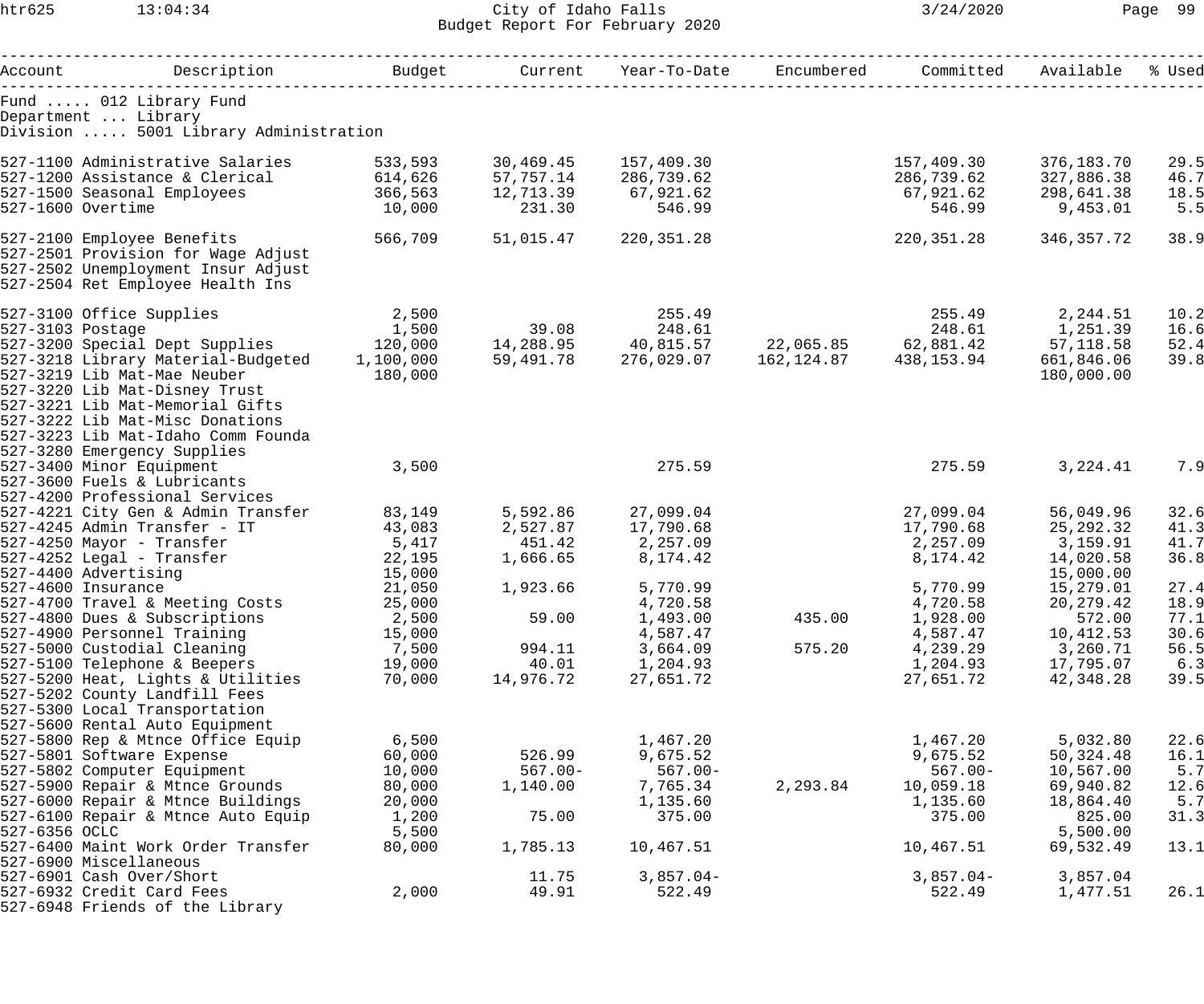## htr625 13:04:34 City of Idaho Falls 3/24/2020 Page 100 Budget Report For February 2020

| Account                                                                                                                                                                                                                                                               | Description                                                                            | Budget    | Current | Year-To-Date               | Encumbered | Committed                  | Available                  | % Used |
|-----------------------------------------------------------------------------------------------------------------------------------------------------------------------------------------------------------------------------------------------------------------------|----------------------------------------------------------------------------------------|-----------|---------|----------------------------|------------|----------------------------|----------------------------|--------|
|                                                                                                                                                                                                                                                                       | Fund  012 Library Fund<br>Department  Library<br>Division  5001 Library Administration |           |         |                            |            |                            |                            |        |
|                                                                                                                                                                                                                                                                       | 527-6955 Contingency                                                                   | 50,000    |         |                            |            |                            | 50,000.00                  |        |
| 527-7200 Buildings<br>527-7300 Imps Other Than Build<br>527-7400 Office Equipment<br>527-7402 Computers<br>527-7500 Automotive Equipment<br>527-7600 All Other Equipment<br>527-7603 Unanticipated Grants<br>527-7650 Materials-Budgeted<br>527-7655 Materials-Grants |                                                                                        | 300,000   |         | 7,170.00<br>22,993.92      |            | 7,170.00<br>22,993.92      | 292,830.00<br>$22,993.92-$ | 2.4    |
|                                                                                                                                                                                                                                                                       |                                                                                        | 35,000    |         |                            |            |                            | 35,000.00                  |        |
|                                                                                                                                                                                                                                                                       | 527-7900 MERF Depreciation                                                             | 1,800     | 150.00  | 750.00                     |            | 750.00                     | 1,050.00                   | 41.7   |
|                                                                                                                                                                                                                                                                       | Gross Budget                                                                           | 4,479,885 |         | 257,410.64    1,212,905.69 |            |                            | 3,079,484.55               | 31.3   |
|                                                                                                                                                                                                                                                                       | 527-9800 Interfund Transfers                                                           |           |         |                            |            |                            |                            |        |
|                                                                                                                                                                                                                                                                       | Library Administration                                                                 | 4,479,885 |         | 257,410.64 1,212,905.69    |            | 187,494.76    1,400,400.45 | 3,079,484.55               | 31.3   |
|                                                                                                                                                                                                                                                                       |                                                                                        |           |         |                            |            |                            |                            |        |